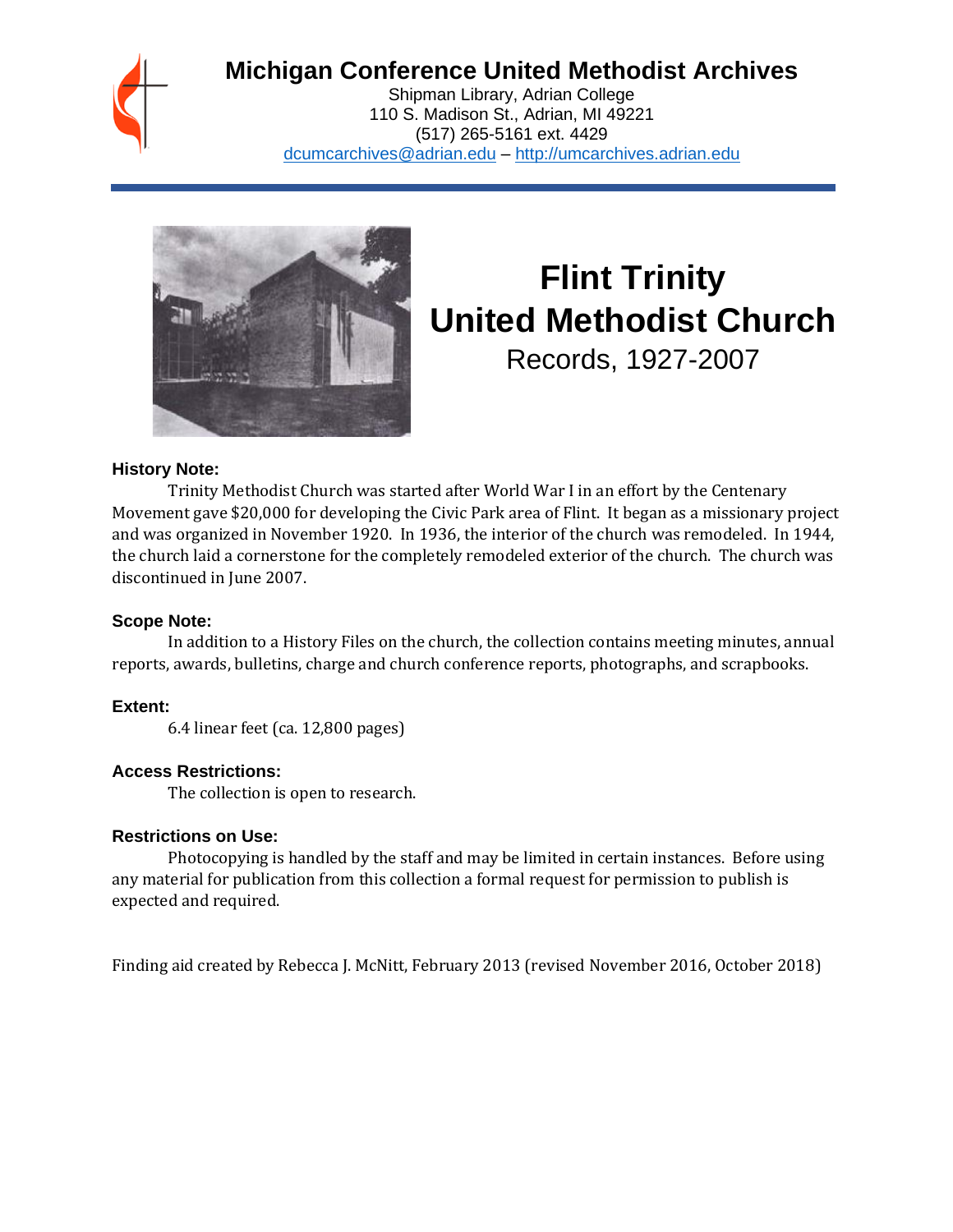#### **Appointments List**

- 1920-1921: J.B. Wheeler
- 1921-1924: Charles C. Becker
- 1924-1925: George P. Davey
- 1925-1928: Eli P. Bennett
- 1928-1930: Horace H. Mallinson
- 1930-1934[: Henry Addis Leeson](http://umcarchives.adrian.edu/clergy/leesonha.php)
- 1934-1936: Alfred P. Landon
- 1936-1941: Harry A. Brewer
- 1941-1942: Bert Ede
- 1942-1950: John Wesley LeVan
- 1950-1952: Wesley J. Dudgeon
- 1952-1966: William G. Wager
- 1963-1969: Howard W. Burden (Associate)
- 1966-1968: G. Russell Nachtrieb
- 1968-1974: Lewis P. Compton
- 1974-October 1980: David E. Kidd
- November 1980-1983: Robert C. Watt
- 1983-1998: Roger A. Parker
- 1998-2003: John K. Bennissan
- 2001-March 2003: Chakahier Miller-Oliver (Associate)
- 2003-2007: Thomas E. Tarpley Sr.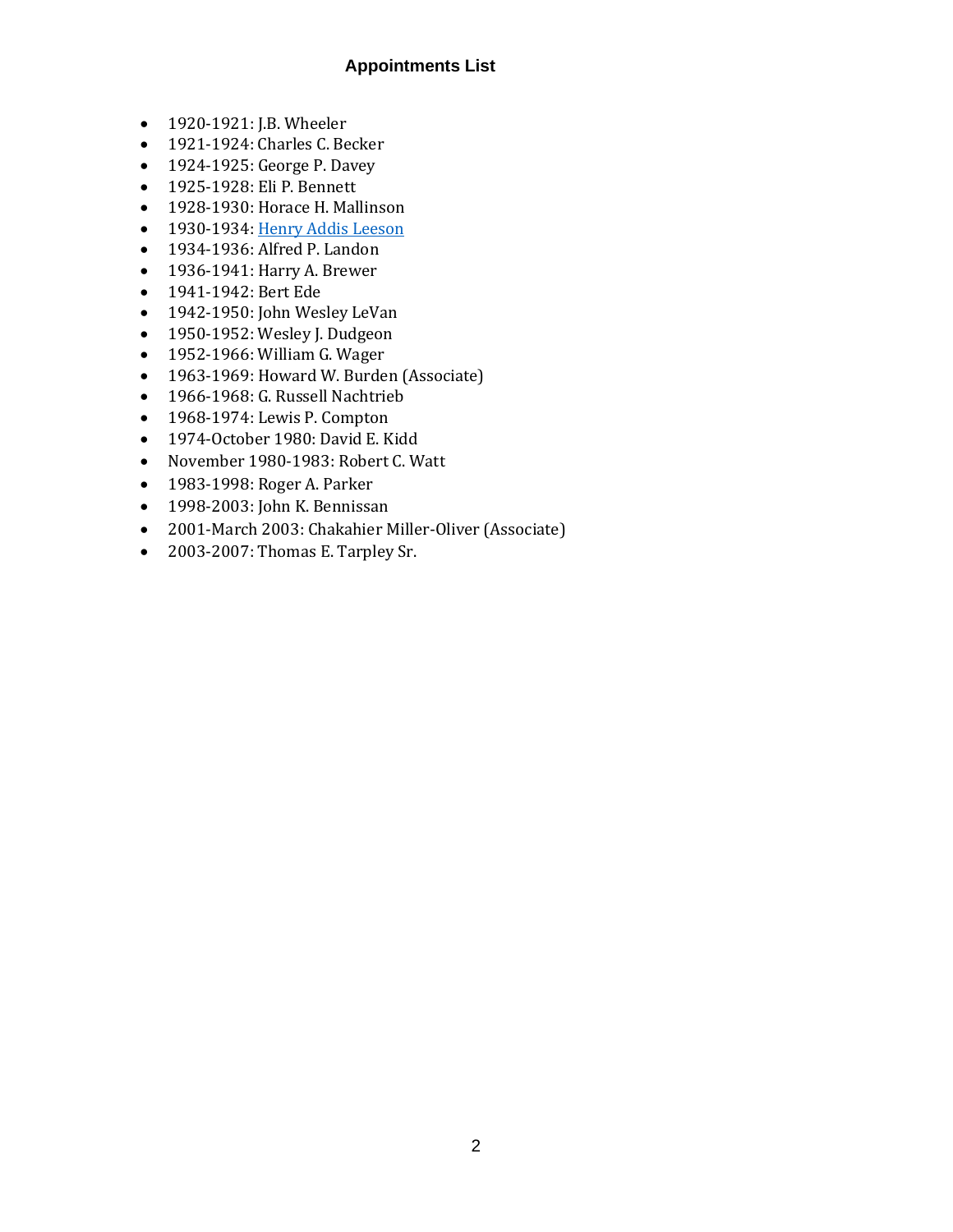**Container Contents**

#### **Box 1 Flint Trinity**

- Administrative Board Meeting Minutes
	- $O$  1970-1973
	- o 1977-1980
	- o 1980-1984 (Other, 1974-1984)
- Administrative Council Meeting Minutes
	- o 1992-1994
	- o 1995-1997
	- o 1998-2001
	- o 2002-2007

#### **Box 2 Flint Trinity**

- Annual Reports
	- o 1952-1956
	- o 1957-1958
	- $0.1961$
	- o 1963-1965
	- o 1967
- Apportionment Award, 1989-1996 (see Oversize)
- Attendance Count, 1967-1985
- Attendance Record, 1986-2006
- Audit, 1986
- Awards
- Background on Trinity's Flame and Cross Emblem
- Bidding Specifications for New Sanctuary
- Board of Trustees Meeting Minutes
	- o 1956-1967
	- $O = 2005 2006$

#### **Box 3 Flint Trinity**

- Building Fund Canvass and Plan, 1954
- Bulletins
	- o 1985-1989
	- o 1990-1991
	- o Miscellaneous
- Celebration: A History of Trinity United Methodist Church, 1920-1984
- Charge Conference Reports
	- o 2003
	- o 2005-2007
- Church Conference Reports
	- o 1957-1958
	- o 1967
	- o 2002
- Church Endowment Fund, 1998-2005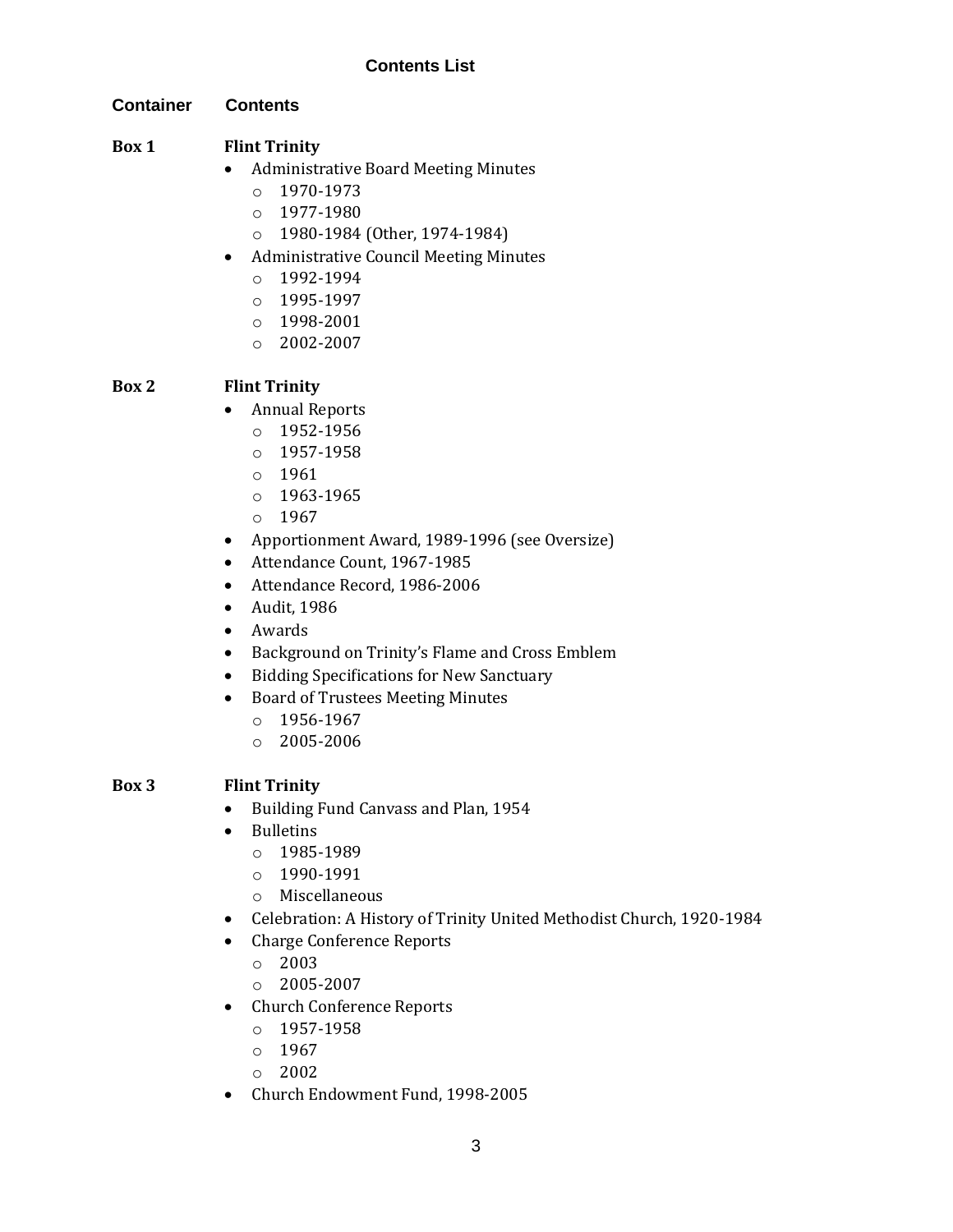#### **Contents List**

### **Container Contents**

- Church Records
	- o Baptisms and Marriages, 1929-1962
	- o Baptisms, Marriages, and Deaths, 1952-2007
	- o Marriage License, 2002

#### **Box 4 Flint Trinity**

- Church Records
	- o Membership Removals (6 folders)

#### **Box 5 Flint Trinity**

- Church Records
	- o Membership Removals (2 folders)
	- o Membership Roll
		- Undated
		- 1921-1944 (2 folders includes Baptisms)
- Commission on Finance Minutes and Reports, 1961-1963
- Commission on Membership and Evangelism Minutes and Reports, 1960-1963
- Cornerstone Contents, 1944 (1 folders)

#### **Box 6 Flint Trinity**

- Cornerstone Contents, 1944 (1 folder)
- Dedication Service, 5 November 1972
- Directories
	- $O$  1927-1928
	- o 1967-1970
	- o 1975-1984
	- o 1987-1995
	- o 1998-2002

#### **Box 7 Flint Trinity**

- Directories
	- $\circ$  2007
- Eightieth Anniversary Material
- Endowment Meeting Minutes, 1987-2005
- Fiftieth Anniversary Materials
- Finance Committee Meeting Minutes, 2006
- Financial Secretary's Reports
	- o 1992-1998
	- o 1999-2002
	- o 2003-2007
- History File (2 folders)

#### **Box 8 Flint Trinity**

• Indochina Refugee Project, 1978-1980 (2 folders)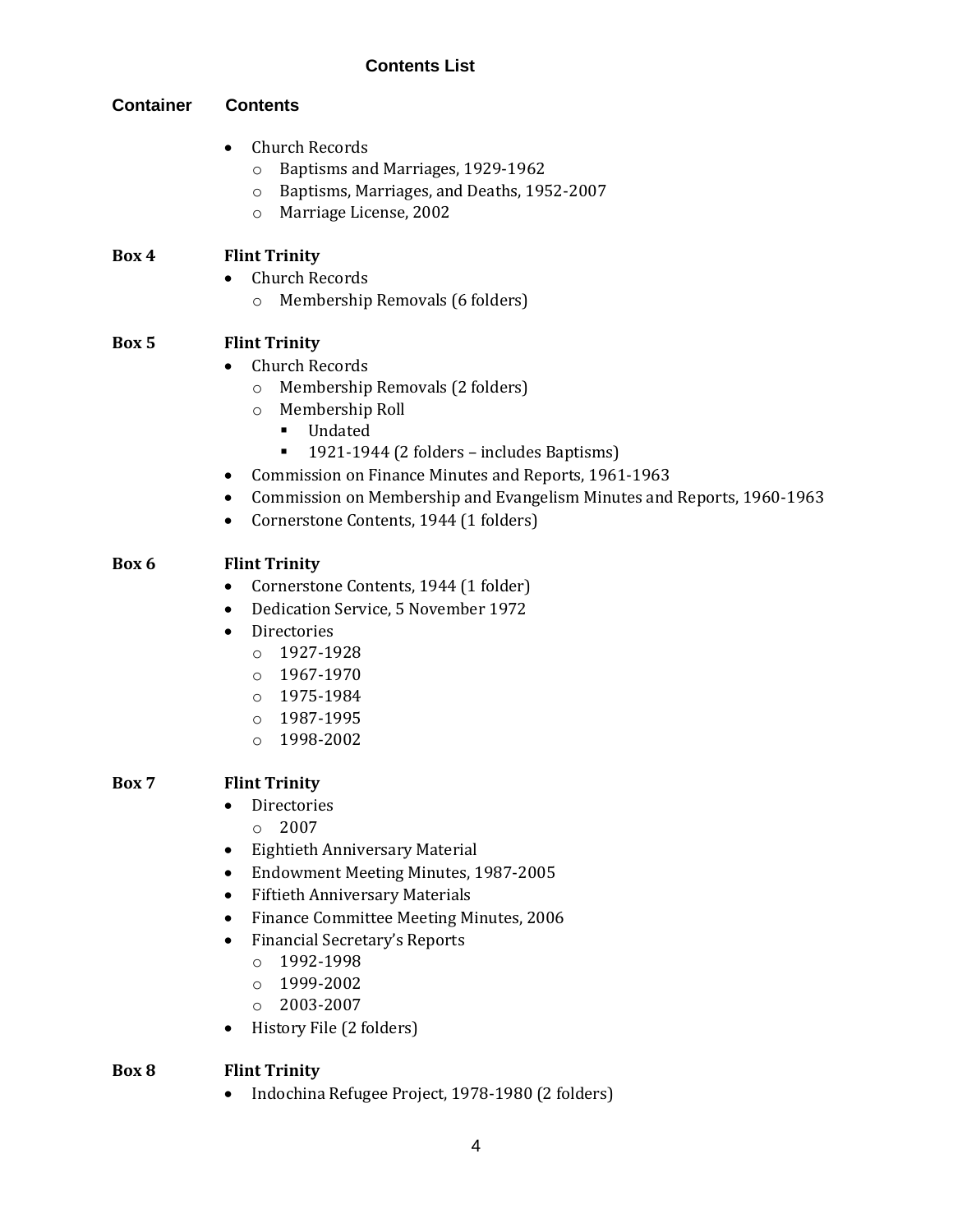#### **Contents List**

#### **Container Contents**

- Lease Agreement New Harvest Baptist Church, 2007
- Legal Documents
	- o Abstract of Title
	- o Deeds
	- o Mortgages
	- o Non-Profit Corporation Reports
- Lenten Meditation Breakfast Programs
- Loans from Flint District Board of Missions, 1986-1993

#### **Box 9 Flint Trinity**

- News Articles (see Oversize)
- News Clippings
- Newsletters
	- o 1990-1991
	- o 2001 and 2005
- Official and Administrative Board Meeting Minutes, 1967-1969
- Official Board Meeting Minutes
	- o 1960-1964
	- o 1964-1968
- Photographs
	- o Faces of Trinity Slides (2 boxes) (see Oversize)
	- o Fiftieth Anniversary, 1970

#### **Box 10 Flint Trinity**

- Photographs and Slides Miscellaneous (3 folders)
- Quarterly Conference Minutes, 1950-1958
- Remembrance Book, 1961-2005

#### **Box 11 Flint Trinity**

- Scrapbook
	- o 1927-1987
	- o 1930-1990
	- o 70th Anniversary, 1990 (see Oversize)
	- o 75th Anniversary Celebration, 1995 (see Oversize)
	- o 80th Anniversary, 2000 (see Oversize)
- Seventy-Five Years of Blessings, 1920-1995
- Specifications for an Addition, 1955
- Specifications for New Sanctuary, 1960

#### **Box 12 Flint Trinity**

- Staff-Parish Committee
	- o Correspondence, Job Descriptions, etc.
	- o Meeting Minutes, 2001-2005